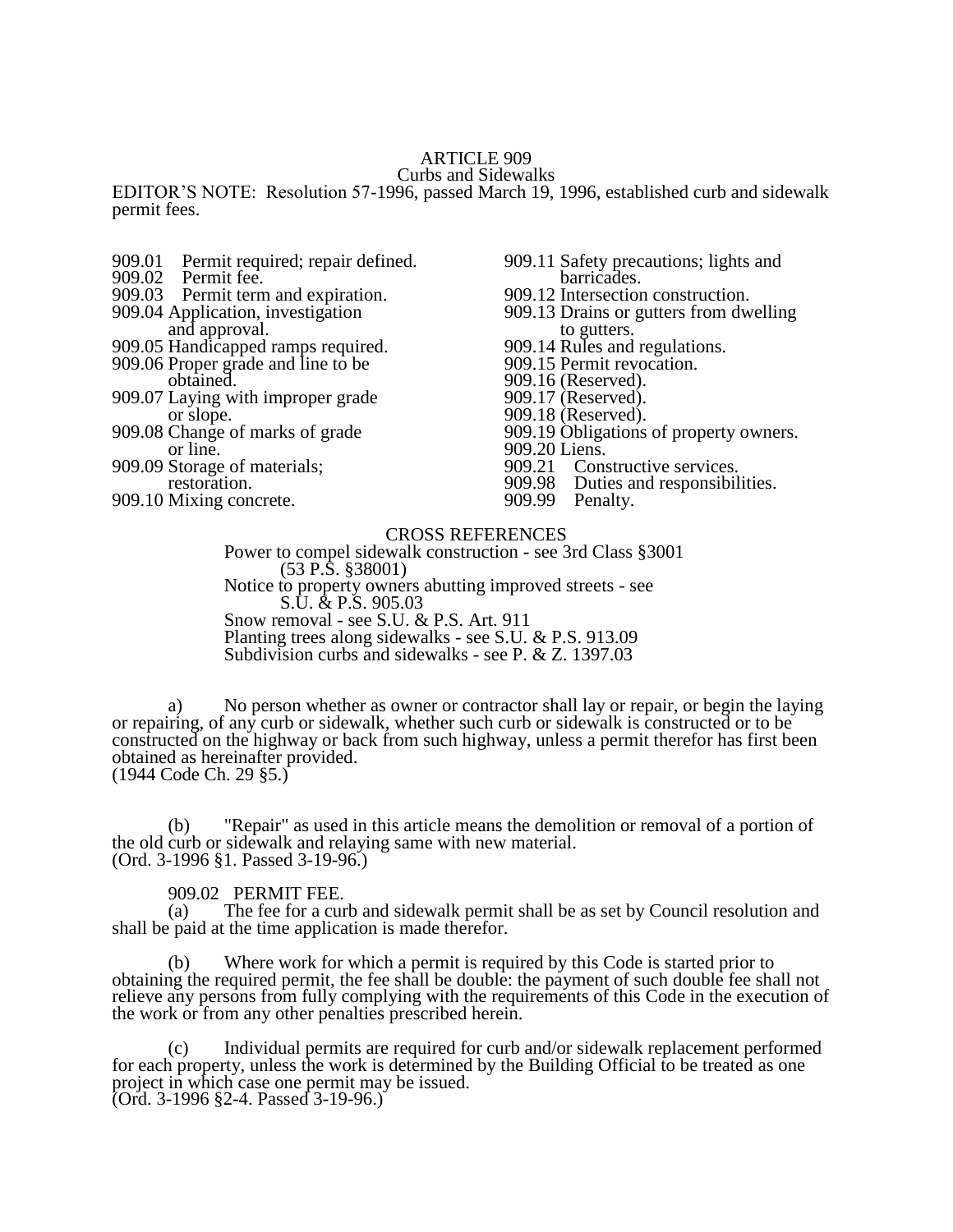### 909.03 PERMIT TERM AND EXPIRATION.

Permits are to be granted for a month period. If, at the end of the period any further use of the public right-of-way is required another permit shall be obtained in the same manner and under the same circumstances as to fees, periods, etc., as in the case of an original permit. (Ord. 3-1996 §5. Passed 3-19-96.)

# 909.04 APPLICATION, INVESTIGATION AND APPROVAL.<br>(a) No permit shall be issued unless an application therefor to

No permit shall be issued unless an application therefor to the Building Official is made in writing and signed by applicant or by a duly authorized agent or contractor and accompanied by a bond in the sum of five thousand dollars (\$5,000.00) payable to the City, conditioned upon the compliance of the applicant with City ordinances in reference to the laying of sidewalks and curbs. The bond shall have sufficient surety thereon and the bond and surety thereon shall be subject to the approval of the Building Official. The application shall contain all the information needed to enable the Building Official to ascertain the exact location, extent and character of the work. The Building Official shall investigate such application and unless the work would be in violation of law or ordinance or create a public safety concern, shall issue a permit. If, in the opinion of the Building Official, the work would be in violation of law or ordinance, he shall at once refer the application to Council, which shall pass upon such application subject to all conditions herein specified.

(b) Upon placing forms, the person building the curbs and/or sidewalks shall contact the Building Official for an inspection. Cement shall not be poured until an inspection has been performed. (Ord. 24-2006. Passed 4-18-06.)

#### 909.05 HANDICAPPED RAMPS REQUIRED.

All curbs and sidewalks at intersections of streets, avenues or other pedestrian crossings in the City which are being constructed, reconstructed or altered for any reason shall provide curb cut ramps for the handicapped in accordance with the current specifications promulgated by the City Engineer.

(Ord. 3-1996 §9,10. Passed 3-19-96.)

#### 909.06 PROPER GRADE AND LINE TO BE OBTAINED.

Any person installing or repairing curb or sidewalk shall notify the Building Official forty-eight hours prior to a concrete pour for inspection of the grade and line to be established. If the person performing the work is unclear as to what/how the grade should be established, they must indicate this when notifying the Building Official of the concrete pour so that the Official can be prepared to answer these questions. In any case. the specifications promulgated by the City Engineer must be complied with where, physically possible. (Ord. 3-1996 §11. Passed 3-19-96.)

# 909.07 LAYING WITH IMPROPER GRADE OR SLOPE.<br>(a) Whenever any sidewalk shall be laid or relaved withi

Whenever any sidewalk shall be laid or relayed within the City the grade or slope of such sidewalk from property line to curb or gutter, shall be in compliance with the specifications promulgated by the City Engineer where physically possible.

(b) Any sidewalk which is laid or relayed in disregard of or in nonconformity with such grade, is hereby declared to be public nuisance, and shall be abated by the Building Official who shall require the sidewalk to be removed and relayed to the proper grade. The entire costs and expenses of such removal and relaying, with a penalty of ten percent (10%) of such cost and expenses added thereto, shall be recoverable from the owner of the property along which such sidewalk was removed and relayed, to be collected in like manner as similar debts are now by law collectible.

(Ord. 3-1996 §12. Passed 3-19-96.)

# 909.08 CHANGE OF MARKS OF GRADE OR LINE.

No person shall change or remove any stake, stone or mark or other designation by which any grade or line so given is indicated. (1944 Code Ch. 29 §12.)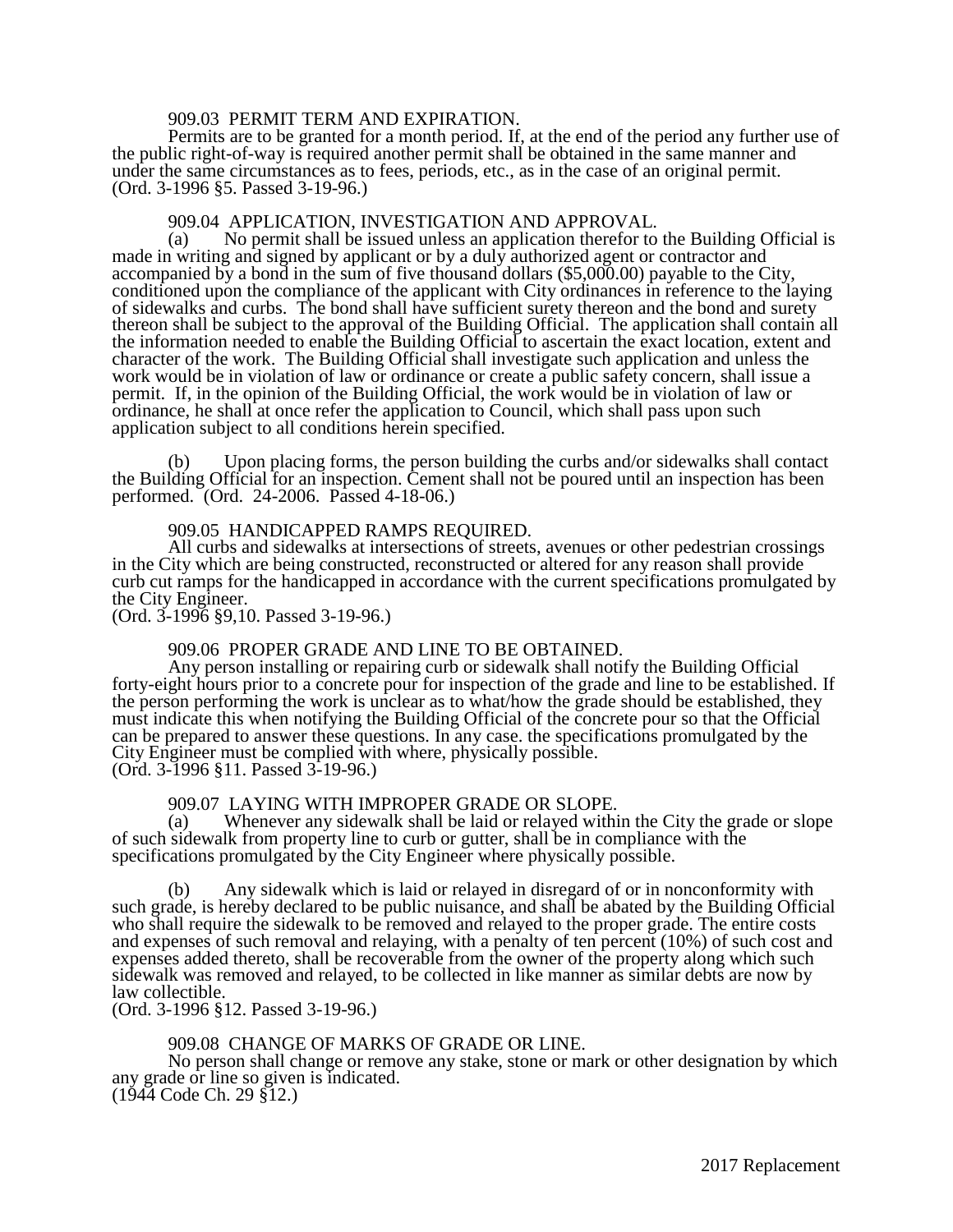# 909.09 STORAGE OF MATERIALS; RESTORATION.<br>(a) No person without a curb and sidewalk permit shall

No person without a curb and sidewalk permit shall store any materials used in the construction of curbs and sidewalks on or within the public right-of-way.

(b) With a permit, materials used in construction may be stored immediately in front of the premises in question, and if the owners thereof shall give their consent, in front of one adjoining property on each side thereof. Such construction material shall in no case extend toward the center of the public right-of-way more than eight feet from the curb line where an existing marking lane exists. If parking is permanently prohibited within the area of construction, no encroachment into the cartway is permitted.

(c) No construction material, nor temporary structure, shall be permitted to obstruct the free flow of water in the gutter or along the curb or in front of fire plugs. No construction material or any temporary structure shall be placed on any public right-of-way until the same in each instance becomes necessary, nor shall the same nor any rubbish be permitted to remain on any public right-of-way longer than shall be absolutely necessary.

(d) It is hereby made the duty of the Bureau of Permits, Licenses, and Inspections to see that these provisions are strictly complied with and to have removed at the cost of the owner or contractor all unnecessary obstructions in the public right-of-way after forty-eight hours' notice. After the use of the public right-of-way under any permit, the public right-of-way shall be restored to its original condition. (Ord. 3-1996 §13. Passed 3-19-96.)

#### 909.10 MIXING CONCRETE.

The mixing of concrete shall not take place upon the surface of the street, but a proper platform or covering sufficiently tight to keep mixture from surface of street shall be provided by owner or contractor. (1944 Code Ch. 29 §14.)

### 909.11 SAFETY PRECAUTIONS; LIGHTS AND BARRICADES.

All work or storage of materials or equipment within the cartway must be in compliance with current PA DOT requirements, specifically, Publication 203, Work Zone Traffic Control. (Ord. 3-1996 §14. Passed 3-19-96.)

#### 909.12 INTERSECTION CONSTRUCTION.

All intersections must be constructed or reconstructed to be in conformance with the current ADA (American with Disabilities Act) requirements. In addition the intersection should, in general, be established to be the largest radius possible given all existing structures and physical restraints. As a general rule, intersections with alleys should have a radius not less than ten feet and intersections of two streets should have a radius not less than twenty feet. (Ord. 3- 1996 §15. Passed 3-19-96.)

### 909.13 DRAINS OR GUTTERS FROM DWELLINGS TO GUTTERS.

Cross drains of gutters, running from dwelling to curb or gutters, shall be eighteen inches in width and have a depression in the center not to exceed one and one-half inches. Such gutter shall give a gradual slope from side to center. Trench drains are incorporated and may also be required by the Building Official for this purpose: however, the specifications and shop drawing of the proposed type must be submitted to the Building Official to assure that it will provide a long term safe pedestrian walkway.

(Ord. 3-1996 §16. Passed 3-19-96.)

# 909.14 RULES AND REGULATIONS.<br>(a) The City Engineer shall promulga

The City Engineer shall promulgate rules and regulations governing the materials used and the manner of sidewalk and curb installation and repair.

No person shall install or repair any sidewalk or curb except in accordance with City ordinances and specifications promulgated by the City Engineer.